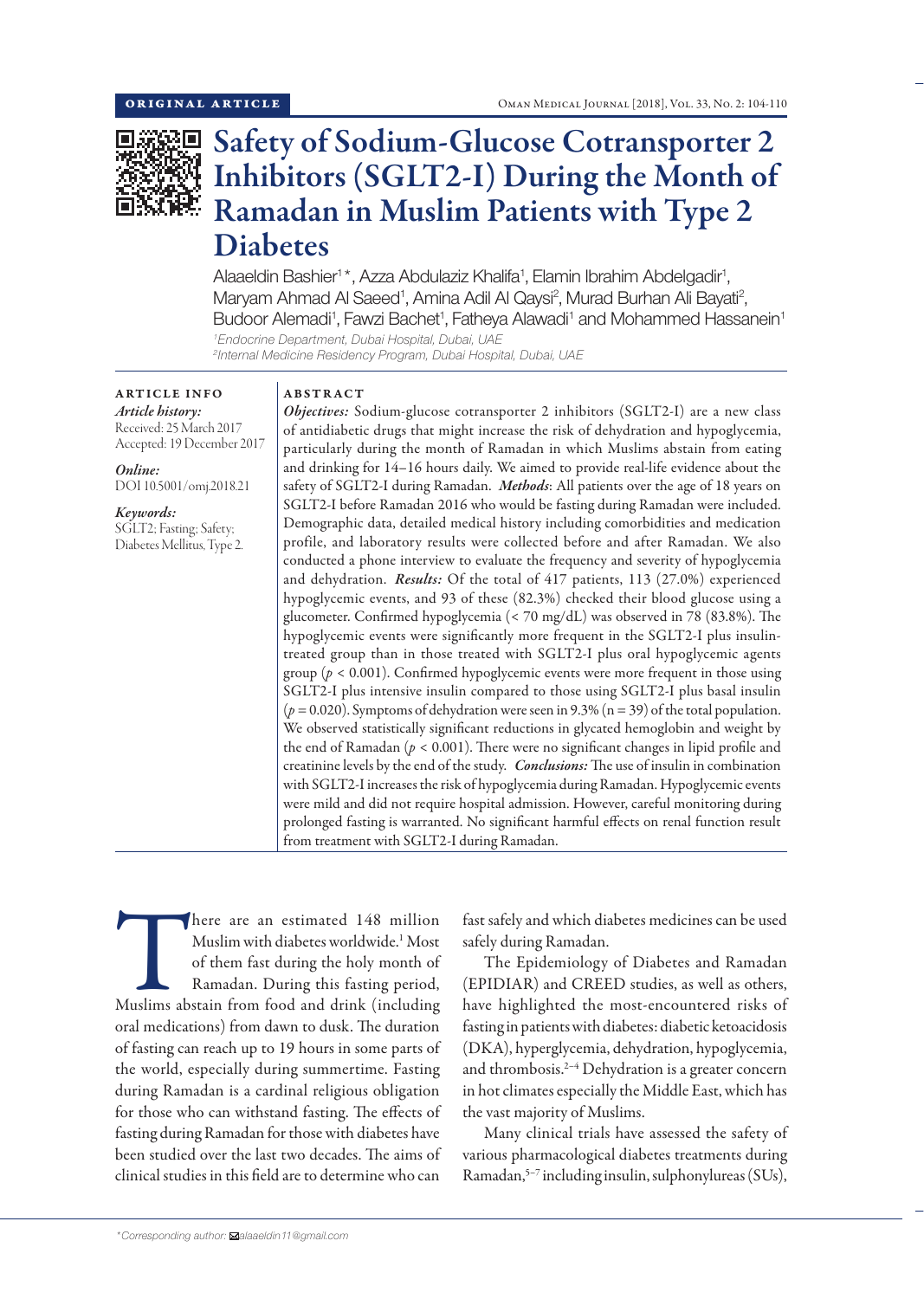glucagon-like peptide-1 (GLP-1) agonists, and dipeptidyl peptidase inhibitors (DPP-IV).<sup>5-14</sup> Based on the evidence from these trials, many guidelines and recommendations did not show much concern to the use of most of these agents during Ramadan except SUs and intensive insulin regimens.<sup>15-17</sup>

Over the last few years, the use of the relatively new sodium-glucose cotransporter 2 inhibitors (SGLT2-I) has grown, particularly after the favorable cardiovascular and renal effects of empagliflozin.18 These SGLT2-I inhibit glucose reabsorption in the proximal renal tubules, where 90% of glucose reabsorption occurs.19 The resulting osmotic diuresis carries a higher risk of hypovolemia as well as higher rates of urinary tract infections. Furthermore, the Food and Drug Administration published a warning after some reports of DKA and acute kidney injury following the use of SGLT2-I.20

Hazards of SGLT2-I are expected to be higher with prolonged fasting, but to date, only two studies have assessed use of SGLT2-I during Ramadan.21,22 In both studies, SGLT-2-I showed lower rates of hypovolemia and hypoglycemia during fasting compared to SUs. Though DKA and renal compromise are reported outside Ramadan, they have not been reported during Ramadan.

Our primary objective was to assess the safety of SGLT2-I during Ramadan, in a real-life scenario, by finding the frequency and severity of hypoglycemic events as well as the frequency of dehydration. The secondary objective was to determine the effect of SGLT2-I on weight, glycated hemoglobin ( $HbA_1$ ), lipid profile, and creatinine during Ramadan.

## METHODS

This prospective trial was performed at two Dubai Health Authority sites. The trial protocol was reviewed and approved by the institutional review board and ethics committee of the DHA. Informed consent was obtained from participants in the study.

All Muslim patients more than 18 years old with type 2 diabetes treated with SGLT2-I (canagliflozin 100 mg or dapagliflozin 10 mg) on 30 March 2016 were screened for eligibility for the trial. All patients had an estimated glomerular filtration rate (eGFR) ≥ 60 mL/min/m2 (as per hospital protocols for prescription of an SGLT2-I). We excluded data of patients who discontinued the SGLT2-I before or during Ramadan and those who fasted for less than

20 days. As part of the study protocol, we conducted a phone interview, those who could not be reached by phone were excluded.

Most patients attended Ramadan-focused education sessions either formally or during physician consultations as part of routine practice in our hospital. We reviewed the electronic database as well as patients' medical records for demographic and biological data, detailed history of diabetes, antidiabetic medications, comorbidities, and laboratory results performed within a month before Ramadan. These included HbA<sub>1c</sub>, lipid profile, and serum creatinine. Laboratory tests performed within six weeks after Ramadan were also collected. All information was transcribed onto a data collection sheet. Accuracy was ensured by another investigator.

Within six weeks after Ramadan, patients were interviewed by telephone using a structured questionnaire that included nine questions [Box 1].

A patient was considered to have type 2 diabetes if the American Diabetes Association criteria for the diagnosis of diabetes mellitus was fulfilled (fasting blood glucose (FBG)  $\geq$  126 mg/dL, random blood glucose (RBG)  $\geq 200$  mg/dL, or HbA<sub>1e</sub>  $\geq 6.5\%$ ) or if an antidiabetic agent was taken as a treatment. Patients on metformin alone were not considered diabetic unless the blood levels were met.

We defined hypoglycemia as blood glucose < 70 mg/dL. Severe hypoglycemia was considered if the patient required third-party assistance or admission to the emergency room.

The overall rate of hypoglycemia and differences in occurrence rates was assessed based on the concomitant treatment used along with SGLT2-I. Hence, we looked at the rate of hypoglycemia in

Box 1: Standardized telephone questionnaire questions conducted within six weeks of Ramadan.

■ Did you have symptoms of hypoglycemia?

- If yes, did you check your blood sugar?
- If yes, did this confirm the hypoglycemia?
- What time did you develop hypoglycemia?
- If it was during fasting, did you break your fast?
- Did you change your insulin or oral hypoglycemic agent dose during Ramadan?
- Did you have symptoms of severe dehydration (extreme and unusual thirst)?
- Have you ever been admitted due to high or low blood sugar level or extreme dehydration?
- How many days did you fast during Ramadan?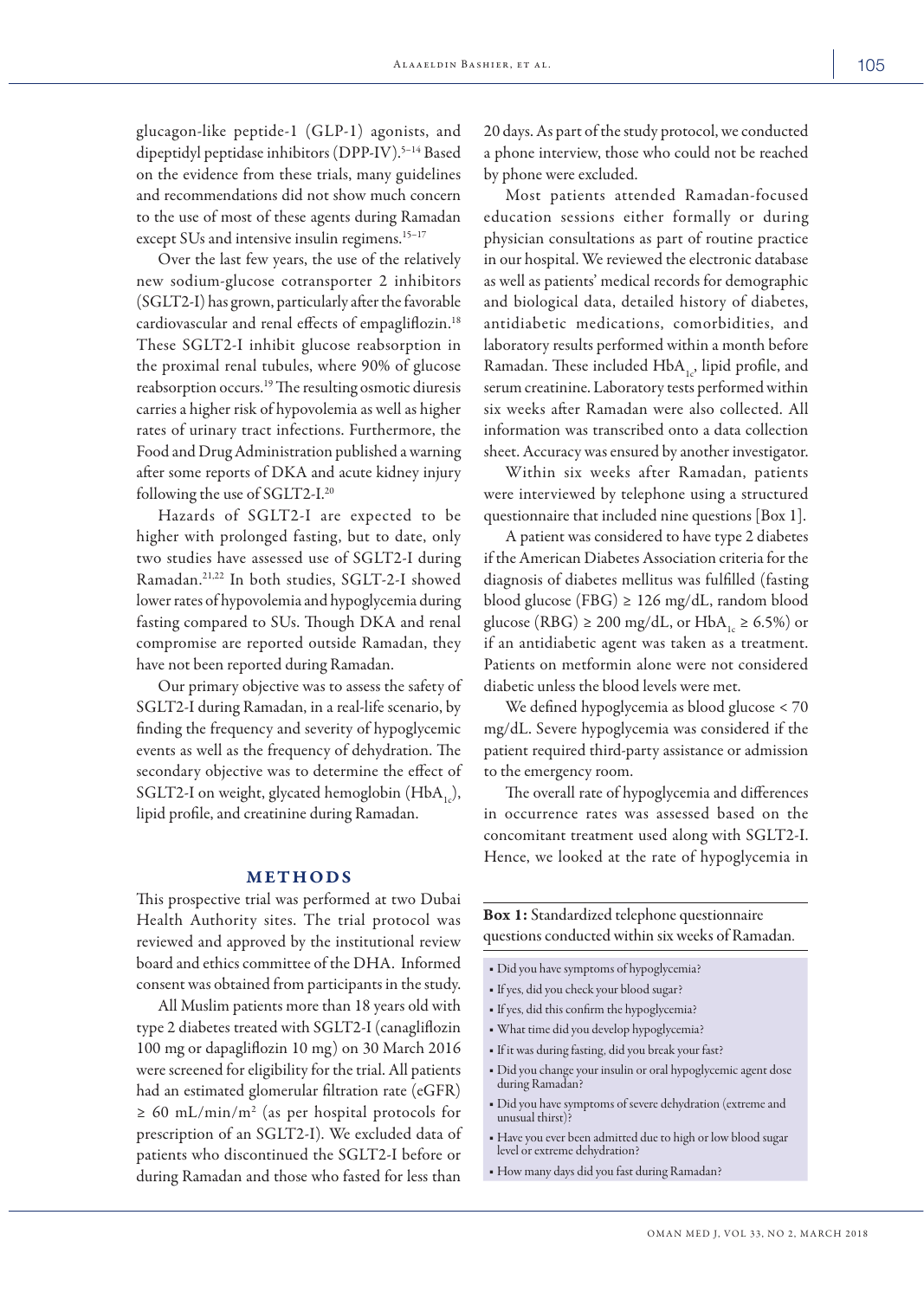patients using SGLT2-I with insulin and those using SGLT2-I with other oral hypoglycemic agents (OHA). We further compared those on SGLT2-I plus intensive insulin therapy versus those on SGLT2-I plus basal insulin only and those on SGLT2-I plus SUs versus those on SGLT2-I plus other oral agents (not including SUs).

Data analysis was performed using SPSS Statistics (SPSS Inc. Released 2007. SPSS for Windows, Version 16.0. Chicago, SPSS Inc.), and significance was recognized when  $p < 0.050$ . Quantitative variables were described using the mean, standard deviation (SD), and range, whereas qualitative variables were defined using values and percentages.

The chi-square test was used to compare groups using qualitative variables. The unpaired *t*-test was used to compare groups using quantitative variables and in parametric data (SD < 50% of the mean). The Mann-Whitney test was used instead of the *t*-test when the data were non-parametric. The paired *t*-test was used to compare the same group before and after treatment using parametric data, and the Wilcoxon test if the data were non-parametric.

## RESULTS

A total of 535 patients being treated with one of the two SGLT2-I by March 30, 2016, were screened for inclusion in the study. Of these, 71 were excluded because the telephone interview was not completed. Another 30 were excluded for not fasting during Ramadan. A further six were excluded because treatment was stopped before Ramadan, either because it was unavailable or because of the fear of experiencing hypoglycemia during Ramadan. An additional 10 were excluded because of a lack of baseline data in the electronic database. Finally, one patient who died as a result of a traffic accident was excluded. The total number of patients included was 417.

The included patients were primarily female  $(58.5\%)$ , aged  $54.0 \pm 11.6$  years, and weighed  $83.8\pm16.6$  kg. Their mean HbA<sub>1c</sub> level was  $8.3\pm1.7\%$ and the mean duration of diabetes was 13.4±6.6 years (range three months to 37 years). The medications used at baseline are given in Table 1.

Hypoglycemia symptoms were seen in 113 patients (27.0%). Of these, 93 (82.3%) checked their blood glucose levels and 78 (83.8%) confirmed their hypoglycemia (blood glucose of < 70 mg/dL). Despite





the advice to break fasting in case of hypoglycemia, only 38 patients broke their fast. The total number of patients who adjusted their insulin or OHA during Ramadan was 57 (13.6%). One (0.2%) patient was admitted to the hospital with symptoms of hypoglycemia. Hypoglycemic events occurred mostly in the evening (67 episodes, 64.4%), but also in the afternoon (25 episodes, 24.0%), morning, and after breaking fast (16 episodes, 15.4% each).

| Table 1: Baseline characteristics of participants. |  |
|----------------------------------------------------|--|
|----------------------------------------------------|--|

| <b>Variables</b>                           | Percentage         |
|--------------------------------------------|--------------------|
| <b>Females</b>                             | 58.5 ( $n = 244$ ) |
| Age, years, mean $\pm$ SD                  | $54.0 \pm 11.6$    |
| Duration of diabetes, years, mean $\pm$ SD | $13.4 + 6.6$       |
| Weight, kg, mean $\pm$ SD                  | $83.8 + 16.6$      |
| Medicine                                   |                    |
| Insulin                                    | $45.8(n = 191)$    |
| Merformin                                  | $89.9(n = 375)$    |
| DPP-4 inhibitors                           | $52.7(n = 220)$    |
| GLP-1 analogues                            | $39.0 (n = 163)$   |
| Sulphonylureas                             | $46.0 (n = 192)$   |
| TZDs                                       | $8.6(n = 36)$      |
| Laboratories                               |                    |
| $HbA_{1c}$ , mean ± SD                     | $8.3 \pm 1.7$      |
| Creatinine, $mg/dL$                        | 0.71               |

*DPP-4: dipeptidyl peptidase-4; GLP-1: glucagon-like peptide-1; TZDs: thiazolidinediones; SD: standard deviation; . HbA<sub>1</sub>: glycated hemoglobin*

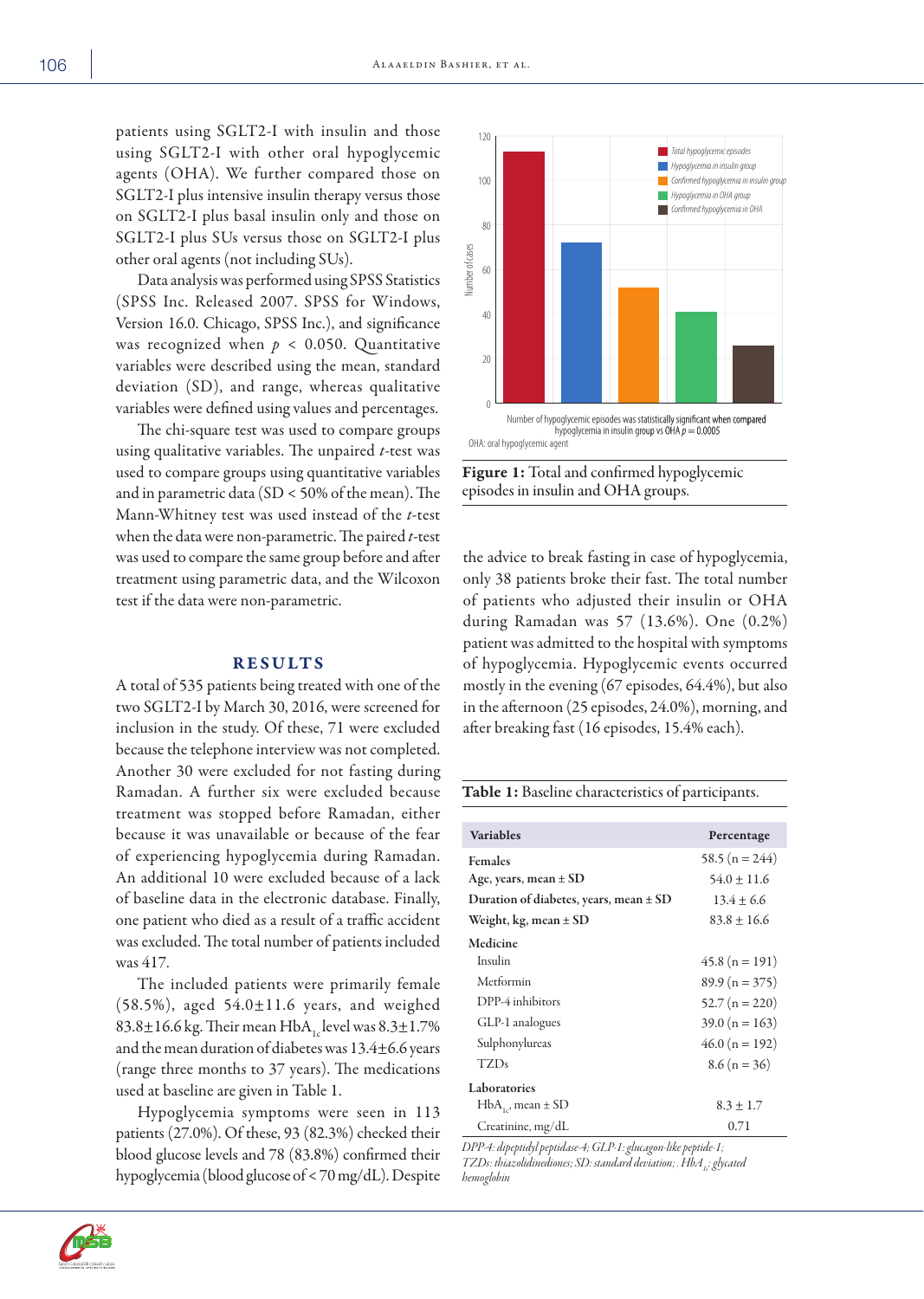

Figure 2: Confirmed hypoglycemia in insulin subgroups.

Total number of patients on SGLT2-I and OHA (SGLT2-I+OHA) was 227, while those on SGLT2-I and insulin (SGLT2-I+insulin) was 190. There was a statistically significant difference in the number of hypoglycemic episodes when we compared patients using SGLT2-I+insulin versus those using SGLT2-I and OHA (72 episodes (37.8%) vs. 41 episodes (18.0%),  $p < 0.005$ ). This difference was observed despite the fact that more patients taking SGLT2- I+insulin adjusted their doses during Ramadan compared to those using SGLT2-I+OHA (44





patients (23.15%) vs. 13 patients (5.7%), respectively, *p* < 0.001). No difference between the timing of hypoglycemia was found in either group [Figure 1].

No difference in the occurrence of confirmed hypoglycemic events was found between patients on SGLT2-I plus SUs compared to patients using SGLT2-I without SUs ( $n = 24$  out of 132 patients on SUs (18.1%) vs.  $n = 18$  out of 94 patients on other OHA (18.5%),  $p = 0.770$ ). Similarly, no difference in the percentage of overall hypoglycemic episodes was found between the two insulin subgroups (basal vs. multiple daily injections (MDI)). However, confirmed hypoglycemic episodes were more significant in the intensive insulin therapy group ( $p = 0.020$ ; Figure 2). Moreover, significantly more patients broke their fast in the intensive insulin therapy group,  $n = 23$  out of 116 patients on MDI (19.8%) vs. n = 5 out of 74 of patients on basal insulin (6.7%) in the SGLT2-I plus basal insulin ( $p = 0.004$ ).

Only 39 (9.3%) patients cohort complained of extreme and unusual thirst. These symptoms were seen more frequently among patients treated with SGLT2-I plus insulin than those treated with SGLT2-I plus OHAs  $(n = 25 (13.15%)$  in the insulin-treated group vs.  $n = 14 (6.16%)$  in the OHA treated group, respectively,  $p = 0.030$ ).

We recorded no cases of DKA, thrombotic events, or changes in serum creatinine.

The mean  $HbA_{1c}$  level was  $8.3 \pm 1.7\%$  before Ramadan and significantly reduced to 7.8±1.3%  $(p < 0.001)$  after Ramadan. At baseline, HbA<sub>1c</sub> was significantly higher in the SGLT2-I plus insulintreated group than in those treated with SGLT2-I plus OHAs  $(8.9 \pm 1.7\%$  vs.  $7.8 \pm 1.5\%$  respectively,  $p < 0.001$ ). By the end of Ramadan, a significant reduction was noted in both groups  $(8.2 \pm 1.5\% \text{ vs.})$ 7.4 $\pm$ 1.4% respectively,  $p < 0.001$  [Figure 3].

Changes in mean  $HbA_{1c}$  remained significant after correction for age, sex, duration of diabetes, and comorbidities.

Mean weight at baseline was 83.9±17.0 kg, which reduced to 83.8±16.6 kg after Ramadan (*p* < 0.001). Changes in mean weight remained significant after correction for age, sex, duration of diabetes, and comorbidities.

# DISCUSSION

The safety and efficacy of SGLT2-I as add-on therapies to metformin and other OHAs, as well as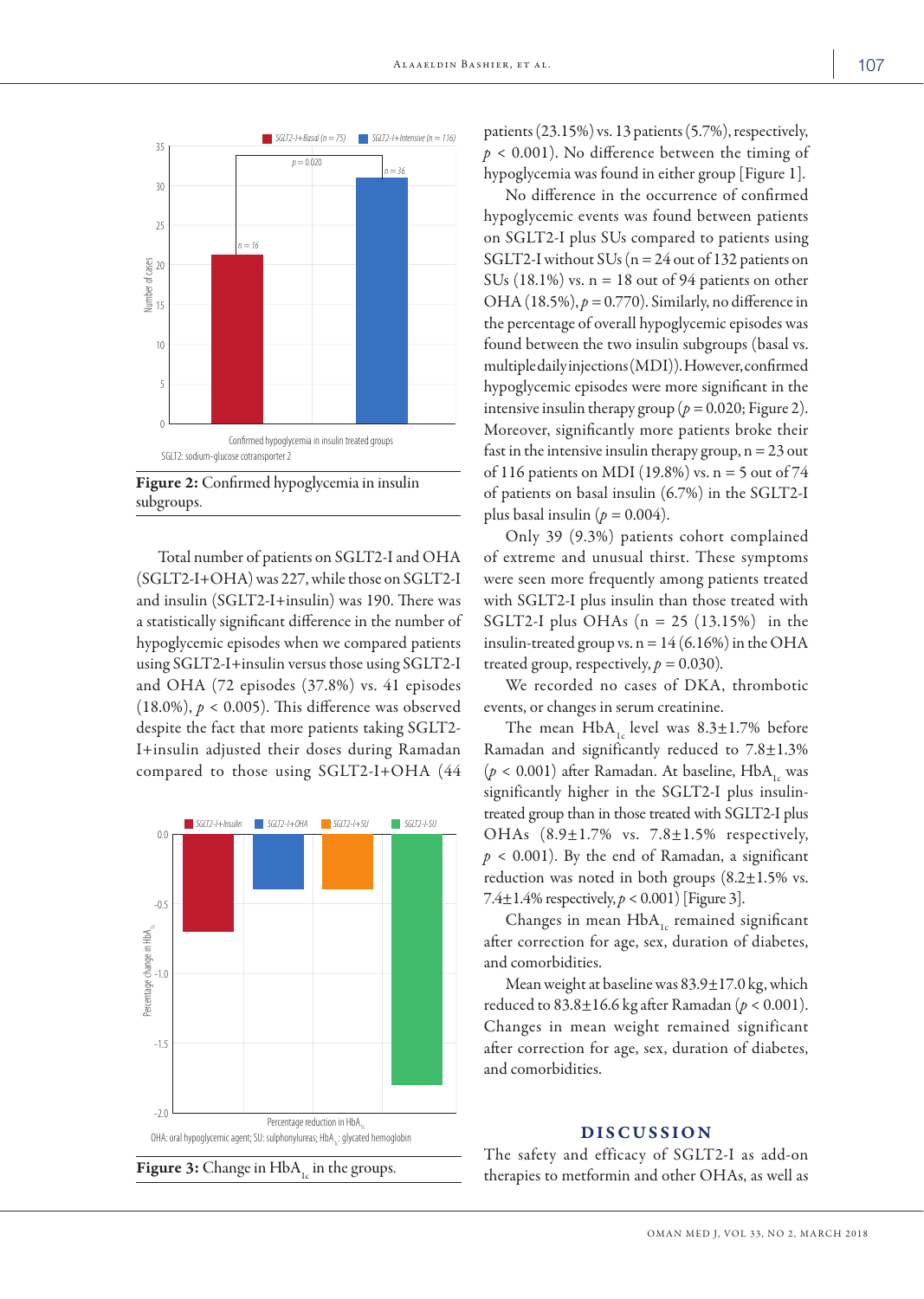other intensive insulin therapy, has been established in several randomized controlled trials.<sup>23-26</sup> Among the notable beneficial effects of this class of OHAs is its promising cardiovascular and renal outcomes.<sup>18,27</sup> Concerns center around its osmotic diuretic effect, which can lead to dehydration, an increased frequency of genital infections, and, less commonly, euglycemic ketoacidosis.28,29

These concerns come to the forefront when the use of SGLT2-I during Ramadan is considered, particularly in hot climates where the combination of long hours of fasting and warm weather could potentially increase the risks of dehydration, thrombosis, and hypoglycemia. Ramadan fasting in diabetic patients also poses risks of hyperglycemia and DKA due to several factors, among which are eating habits that are altered to include more carbohydrates, late-night eating, and elimination or adjustment of diabetes medications.<sup>2,3</sup> The latest recommendation for the management of diabetes during Ramadan suggested that the use of SGLT2-I during Ramadan might be an attractive option given the low risk of hypoglycemia. However, the risk of volume contraction in elderly patients raises some concern. The authors suggested that more randomized controlled trials are required before being certain about their safety.<sup>30</sup>

A recent survey of physicians' views on the use of SGLT2-I in Ramadan reported that the majority (70.6%) of 197 physicians surveyed believed that SGLT2-I were generally appropriate and safe to use during Ramadan but should be discontinued in a select group of patients, while 16.2% believed they were safe to use in all patients despite the lack of safety evidence. The authors advised that SGLT2-I should not be prescribed immediately before Ramadan.<sup>31</sup>

Our study differed from the two other available studies that assessed the safety and tolerability of SGLT2-I during Ramadan in that it evaluated, in a real-life scenario, this class of antidiabetic drugs on top on ongoing treatment that included insulin. The other two studies evaluated SGLT2-I on top of metformin with or without DPP-4 inhibitor compared to SUs.21,22 The first was a randomized, 12-week, open-label, two-arm parallel group study using 110 patients. It assessed the hypoglycemia risk and safety of dapagliflozin compared with SU as an addition to metformin during Ramadan. The incidence of hypoglycemia was lower with dapagliflozin (6.9% vs. 28.8%, *p =* 0.002). No

difference in the incidence of urinary tract infections or postural hypotension was found between the groups.21 The second study was a non-randomized prospective parallel cohort that assessed use of canagliflozin compared with SUs. Fewer patients in the canagliflozin group experienced hypoglycemia (adjusted odd ratio (OR) 0.273; 95% confidence interval (CI): 0.0104–0.719).22

In our cohort, the higher risk hypoglycemia was noted in patients using insulin, which has been shown to increase the likelihood of developing hypoglycemia during fasting and non-fasting periods.<sup>6,32-35</sup>

The frequency of hypoglycemia was not statistically significant when we compared patients on SGLT2-I on SUs to those on SGLT2-I using other OHAs. This indicates that the use of gliclazide, which is the SU used in more than 95% of our patients, is not associated with increased risk of hypoglycemia. Similar conclusions were derived in another study that included 1021 patients randomized to receive sitagliptin or to remain on a preexisting SU, demonstrated a significantly greater incidence of hypoglycemia among those treated with SUs (6.7% vs. 13.2%,  $p < 0.001$ ).<sup>36</sup> However, when they assessed the SUs associated with hypoglycemia they found that gliclazide was not associated with increased hypoglycemia risk.

It is unfortunate that only a minority of our patients with symptomatic hypoglycemia broke fasting (33.6%) despite the fact that most confirmed hypoglycemia using a glucometer. More education and awareness is needed about fasting with diabetes so that potentially serious hypoglycemia can be avoided.<sup>37</sup>

Of all patients in the cohort, 9.3% complained of extreme thirst. This is comparable to the 10% incidence of postural hypotension seen in another study.21 The Canagliflozin in Ramadan Tolerance Observational Study (CRATOS) assessed the volume depletion events prospectively in a similar questionnaire.22 The number of volume depletion events was higher in the canagliflozin group compared to the SU group (16.1% reported  $\ge$ 1 volume depletion event in canagliflozin group compared with eight patients 5.0% treated with a  $SU$ ).<sup>22</sup>

It is difficult to assess whether thirst was related to SGLT2-I use or other confounding factors such as the nature of their work, level of hydration during non-fasting hours, and intake of high-salt foods.

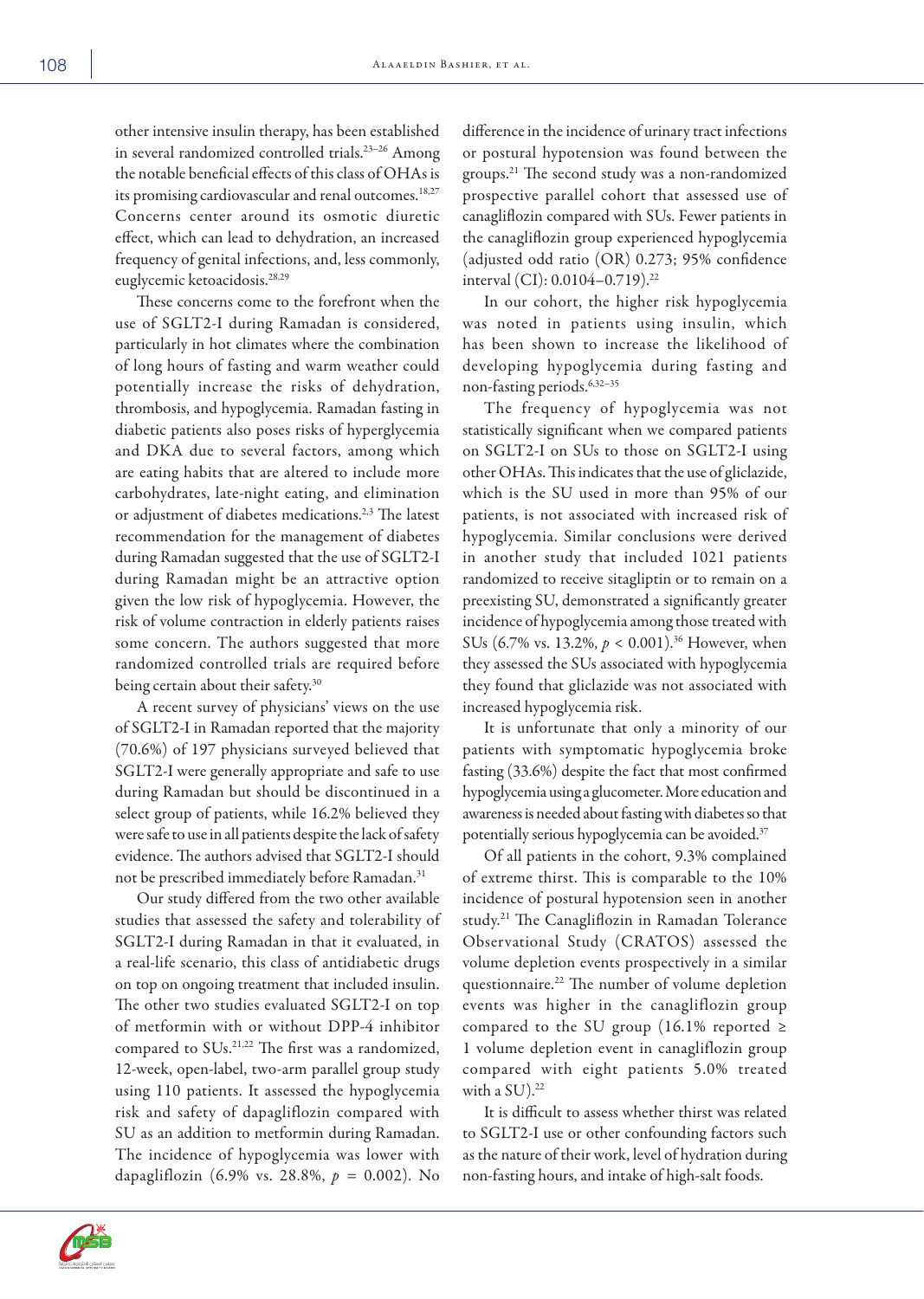Consistent with results seen with other SGLT2-I, injectable, and other OHAs studied during Ramadan, all patients on SGLT2-I had a marked reduction in HbA<sub>1c</sub> levels post-Ramadan;  $8.3 \pm 1.7$ % before fasting to 7.8±1.3% (*p* < 0.001) after Ramadan.

Additionally, significant weight reductions were seen in all groups on SGLT2-I post-Ramadan. In the CRATOS trial, there were a numerically more patients in the canagliflozin group who lost weight (weight change from baseline was -2.4 kg compared to -0.5 kg in the SU group), but this was not statistically significant.<sup>22</sup>

This was not a randomized trial and certain confounding factors, such as dietary habits, fluid intake, and exercise were not accounted for, possibly affecting the rates of hypoglycemia or dehydration. The use of fructosamine would have been a better measure of short-term glycemic control specifically during Ramadan. However, this study gives a realistic snapshot of the daily practice of adding SGLT2-I to preexisting diabetes treatment regimens, including insulin and SUs. It also provides reliable data on glycemic control and weight changes.

## CONCLUSION

Use of SGLT2-I is safe during fasting by diabetic patients, and they provide a significant reduction in HbA<sub>1c</sub> and weight post-Ramadan regardless of the underlying diabetes medication. Hypoglycemic episodes are more frequent in patients on insulin, specifically basal bolus or premixed insulins, and adjustment of insulin doses is recommended. A more structured education is needed to improve patient management of hypoglycemic episodes while fasting.

#### *Disclosure*

The authors declared no conflicts of interest. No funding was received for this study.

### *Acknowledgements*

The authors thank the Dubai Health Authority ethical committee for their ongoing support of researchers in Dubai. We also thank Mr. Fahad and Mrs. Badriya from the medical records section of Dubai Hospital for their ongoing support and help in providing medical charts in a timely and organized manner.

## references

1. Abdul Jabbar. Epidemiology of diabetes and Ramadan fasting [cited 2017 November 8]; p. 17-26. Available from: http://www.daralliance.org/daralliance/wp-content/ uploads/IDF-DAR-Practical-Guidelines\_15-April-2016\_<br>low\_2.pdf.

- 2. Salti I, Bénard E, Detournay B, Bianchi-Biscay M, Le Brigand C, Voinet C, et al; EPIDIAR study group. A population-based study of diabetes and its characteristics during the fasting month of Ramadan in 13 countries: results of the epidemiology of diabetes and Ramadan 1422/2001 (EPIDIAR) study. Diabetes Care 2004 Oct;27(10):2306- 2311.
- 3. Babineaux SM, Toaima D, Boye KS, Zagar A, Tahbaz A, Jabbar A, et al. Multi-country retrospective observational study of the management and outcomes of patients with type 2 diabetes during Ramadan in 2010 (CREED). Diabet Med 2015 Jun;32(6):819-828.
- 4. Abdelgadir EI, Hassanein MM, Bashier AM, Abdelaziz S, Baki S, Chadli A, et al. A prospective multi-country observational trial to compare the incidences of diabetic ketoacidosis in the month of Ramadan, the preceding month, and the following month (DKAR international). J month, and the following month (DKAR international). J<br>Diabetes Metab Disord 2016 Nov;15:50
- 5. Gray LJ, Dales J, Brady EM, Khunti K, Hanif W, Davies MJ. Safety and effectiveness of non-insulin glucose-lowering agents in the treatment of people with type 2 diabetes who observe Ramadan: a systematic review and meta-analysis. Diabetes Obes Metab 2015 Jul;17(7):639-648.
- 6. Aravind SR, Al Tayeb K, Ismail SB, Shehadeh N, Kaddaha G, Liu R, et al; 2009 Ramadan Study Group. Hypoglycaemia in sulphonylurea-treated subjects with type 2 diabetes in sulphonylurea-treated subjects with type 2 diabetes undergoing Ramadan fasting: a five-country observational study. Curr Med Res Opin 2011 Jun;27(6):1237-1242.
- 7. Brady EM, Davies MJ, Gray LJ, Saeed MA, Smith D, Hanif W, et al. A randomized controlled trial comparing the GLP-1 receptor agonist liraglutide to a sulphonylurea as add on to metformin in patients with established type 2 diabetes during Ramadan: the Treat 4 Ramadan Trial. Diabetes Obes Metab 2014 Jun; 16(6): 527-536.
- 8. Azar ST, Echtay A, Wan Bebakar WM, Al Araj S, Berrah A, Omar M, et al. Efficacy and safety of liraglutide compared to sulphonylurea during Ramadan in patients with type 2 diabetes (LIRA-Ramadan): a randomized trial. Dia Obes Metab 2016 Oct;18(10):1025-1033.
- 9. Khalifa AA, El Rashid AO, Bashier AM. Safety and efficacy of liraglutide as an add-on therapy to pre-existing observational trial. J Diabetes Metab Disord 2015;6:590.
- 10. Pan C, Yang W, Barona JP, Wang Y, Niggli M, Mohideen P, et al. Comparison of vildagliptin and acarbose monotherapy in patients with type 2 diabetes: a 24-week, double-blind, randomized trial. Diabet Med 2008 Apr;25(4):435-441.
- 11. Devendra D, Gohel B, Bravis V, Hui E, Salih S, Mehar S, et al. Vildagliptin therapy and hypoglycaemia in Muslim type 2 diabetes patients during Ramadan. Int J Clin Pract 2009 Oct;63(10):1446-1450.
- 12. Bashir MI, Pathan MF, Raza SA, Ahmad J, Khan AK, Ishtiaq O, et al. Role of oral hypoglycemic agents in the management of type 2 diabetes mellitus during Ramadan. Indian J Endocrinol Metab 2012 Jul;16(4):503-507.
- 13. Hassanein M, Abdallah K, Schweizer A. A double-blind, randomized trial, including frequent patient-physician and gliclazide in patients with type 2 diabetes fasting during Ramadan: the STEADFAST study. Vasc Health Risk Manag 2014 May;10:319-326.
- 14. Halimi S, Levy M, Huet D, Quéré S, Dejager S. Experience with vildagliptin in type 2 diabetic patients fasting during Ramadan in France: Insights from the VERDI study. Diabetes Ther 2013 Dec;4(2):385-398.
- 15. Pathan MF, Sahay RK, Zargar AH, Raza SA, Khan AK, Ganie MA, et al. South Asian Consensus Guideline: Use of insulin in diabetes during Ramadan. Indian J Endocrinol Metab 2012 Jul;16(4):499-502.
- 16. Al-Arouj M, Assaad-Khalil S, Buse J, Fahdil I, Fahmy M, Hafez S, et al. Recommendations for management of diabetes during Ramadan: update 2010. Diabetes Care 2010 Aug;33(8):1895-1902.
- 17. Almalki MH, Alshahrani F. Options for controlling type